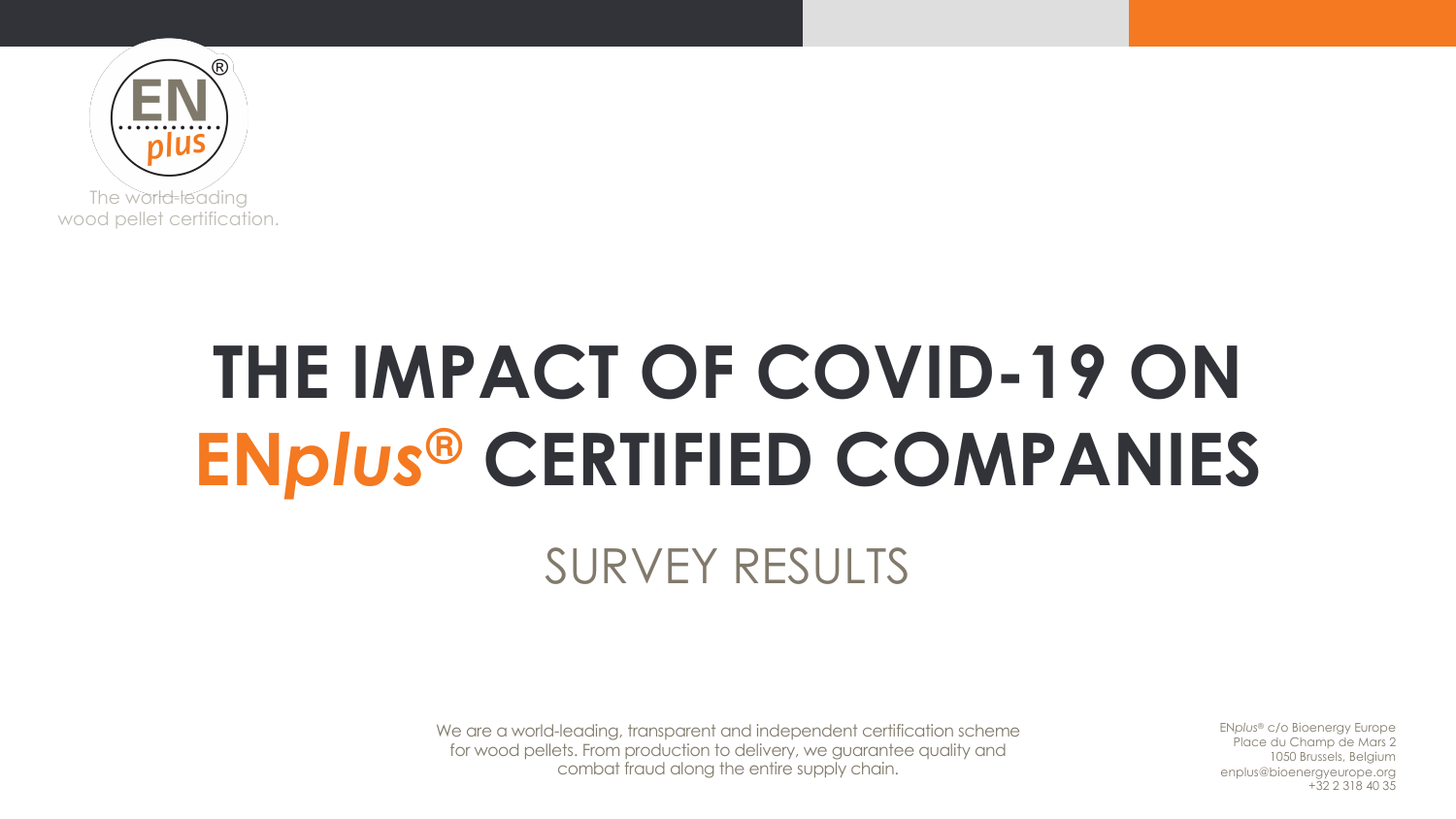#### **Goal**

The goal of this survey has been to gather data on the current impact of COVID-19 pandemic on EN*plus*® certified companies and to provide information on possible future fluctuations in the market of high-quality wood pellets.

#### **Method**

Representatives from EN*plus*® certified companies were invited to participate in a 21-question survey, which was conducted online from 21 June until 6 July 2020.

We have received a combined total of 93 responses from small and mid-scale pellet producers and traders in 21 countries, equivalent to 46% of the EN*plus*® global area coverage. These companies' estimated production/trade amount of certified wood pellets for 2020 accounts for 1.2 million tonnes.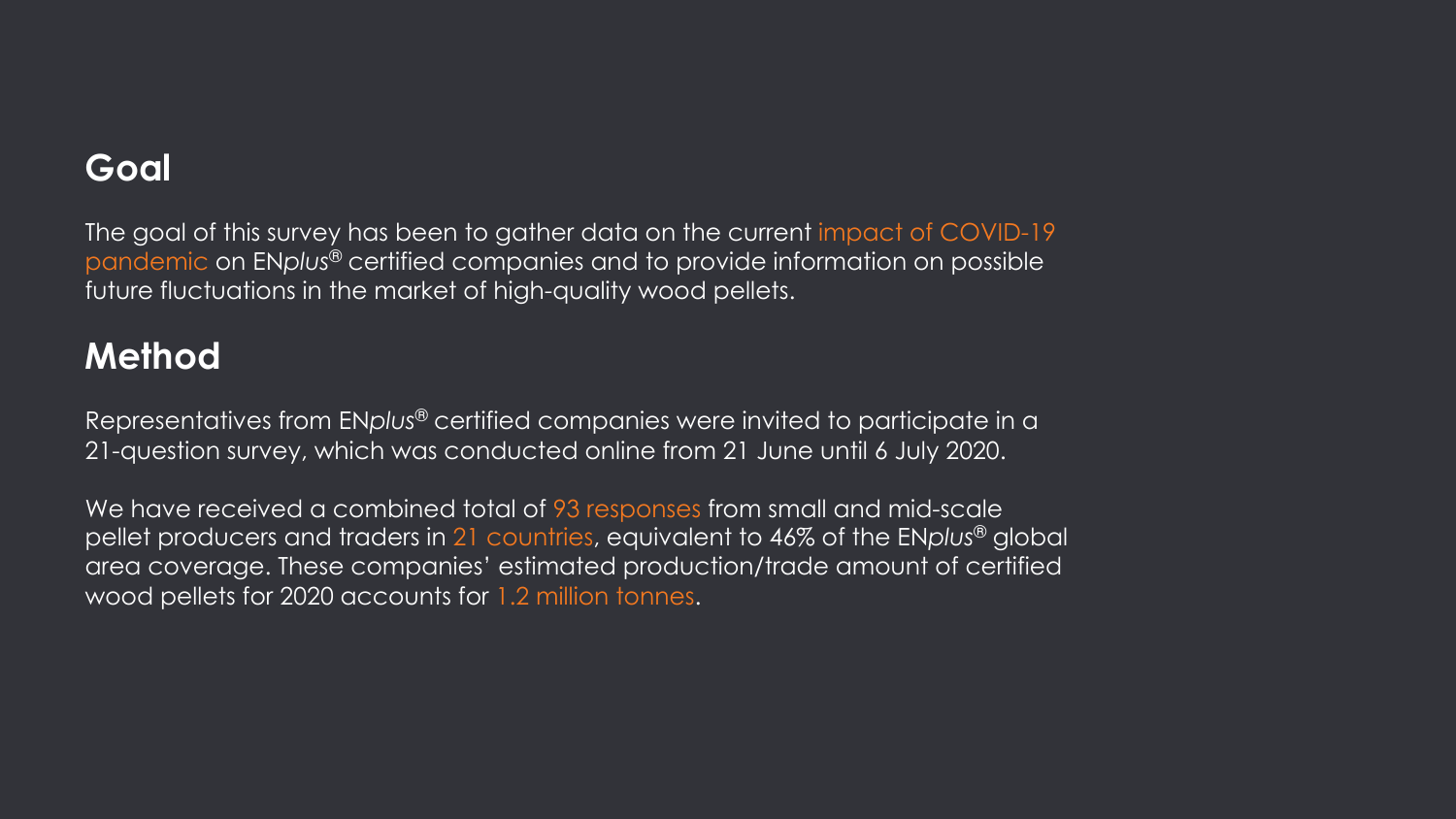## **Profile of the respondents**



#### **Company profile Company location**



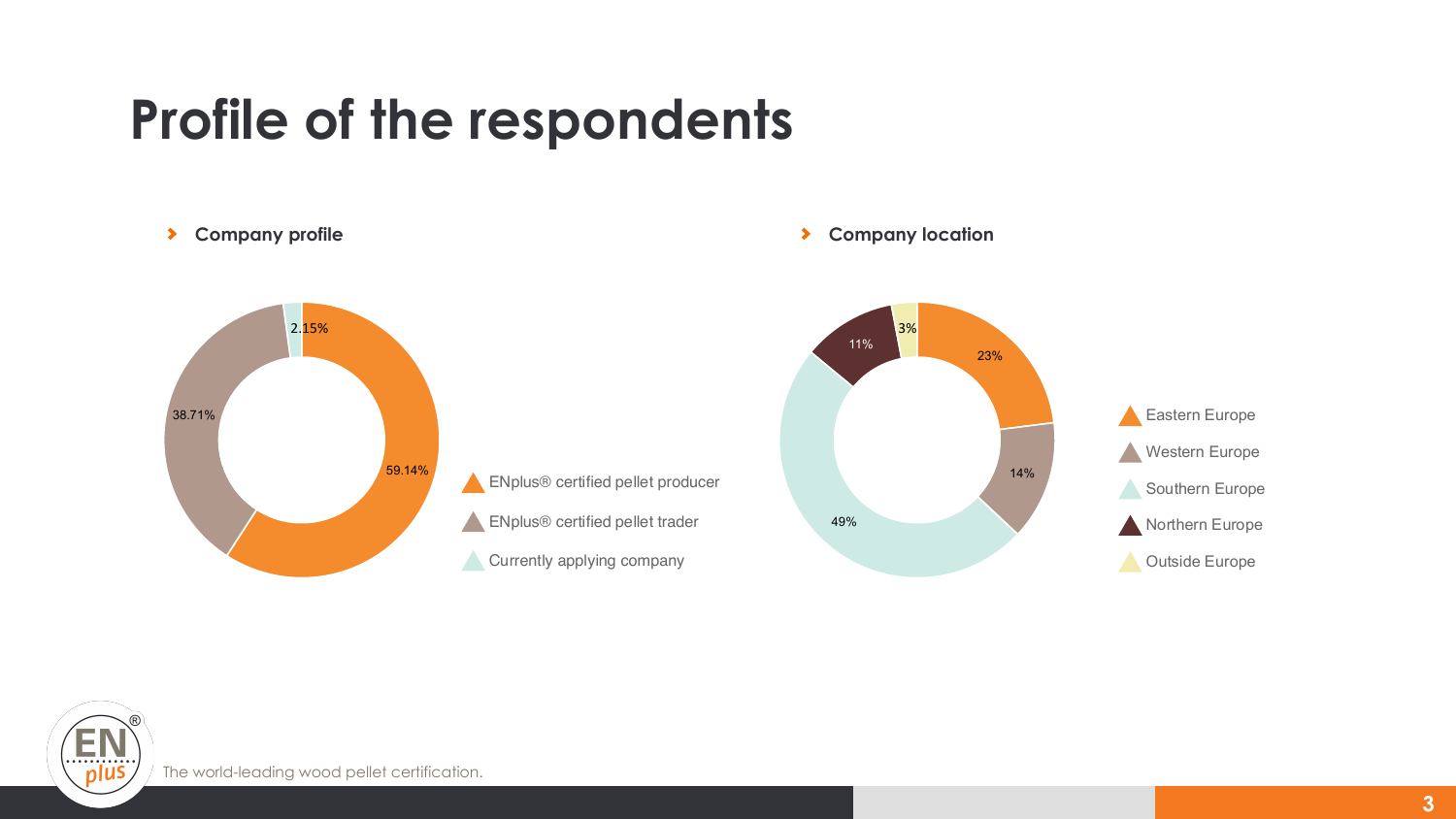### **The impact of COVID-19 on certified companies**

Has the pandemic had an impact on your business?

- **75% of respondents** state that COVID-19 has **negatively impacted their business.**
- Just **over 5%** of respondents share that COVID-19 has  $\blacktriangleright$ positively affected their business, with the outcome being an unusual increase in end-user demand (in most cases) during the first half of 2020.

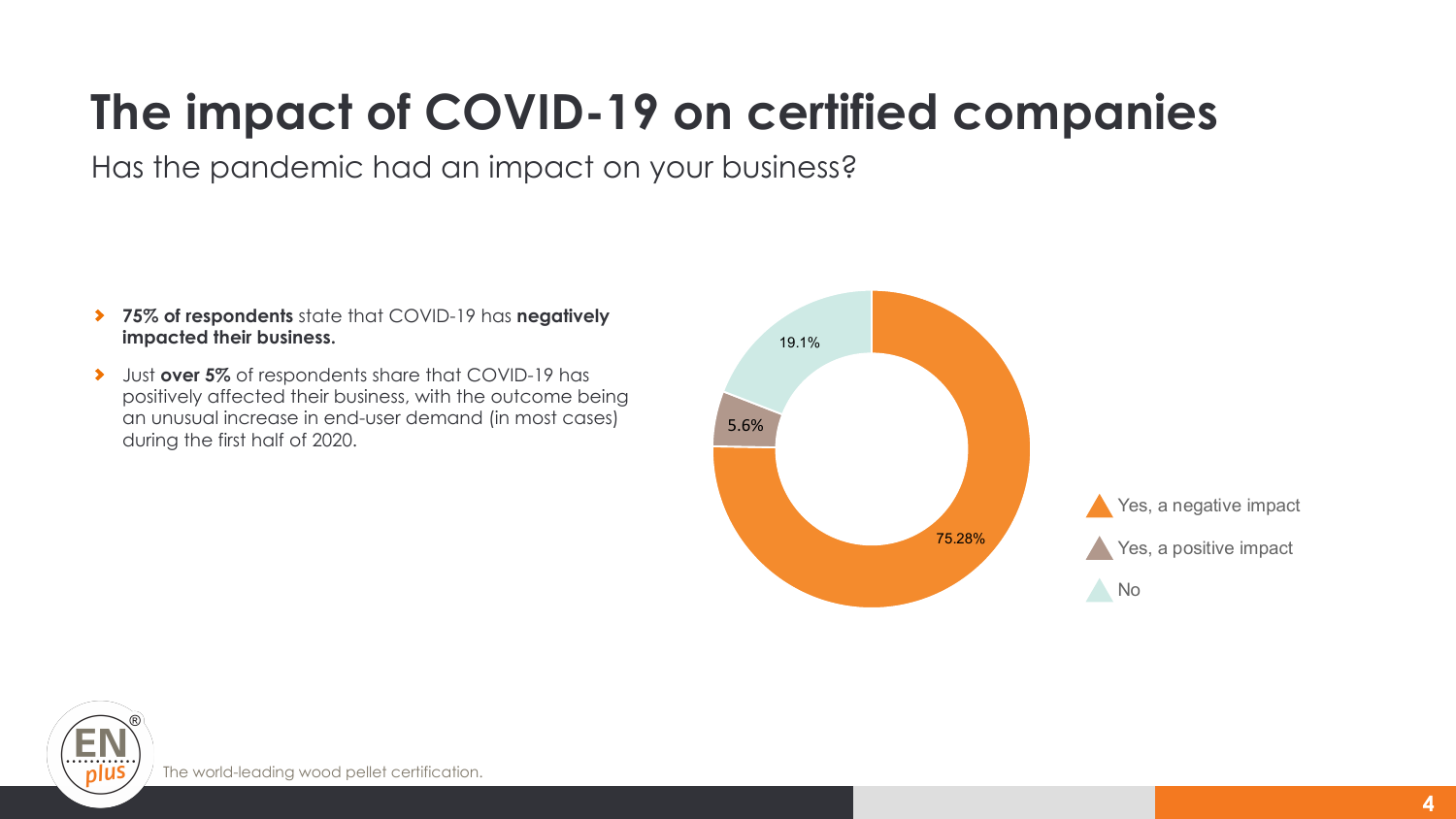#### **The negative impact of COVID-19 on certified companies**

- Over 83% of those experiencing a negative impact observed an  $\blacktriangleright$ unusual reduction in end-user demand for the first half of 2020. More than **51% feel severely affected**.
- $\blacktriangleright$ Lockdowns imposed logistics constraints which affected more than 74% of those being negatively impacted by COVID-19. However, 57% evaluate the effect of these constraints on their business as moderate.
- The majority of EN*plus*® producers and traders experienced a  $\blacktriangleright$ negative impact and indicate **they have not encountered issues** regarding the availability of raw material (for producers) or the pellet supply (for traders).



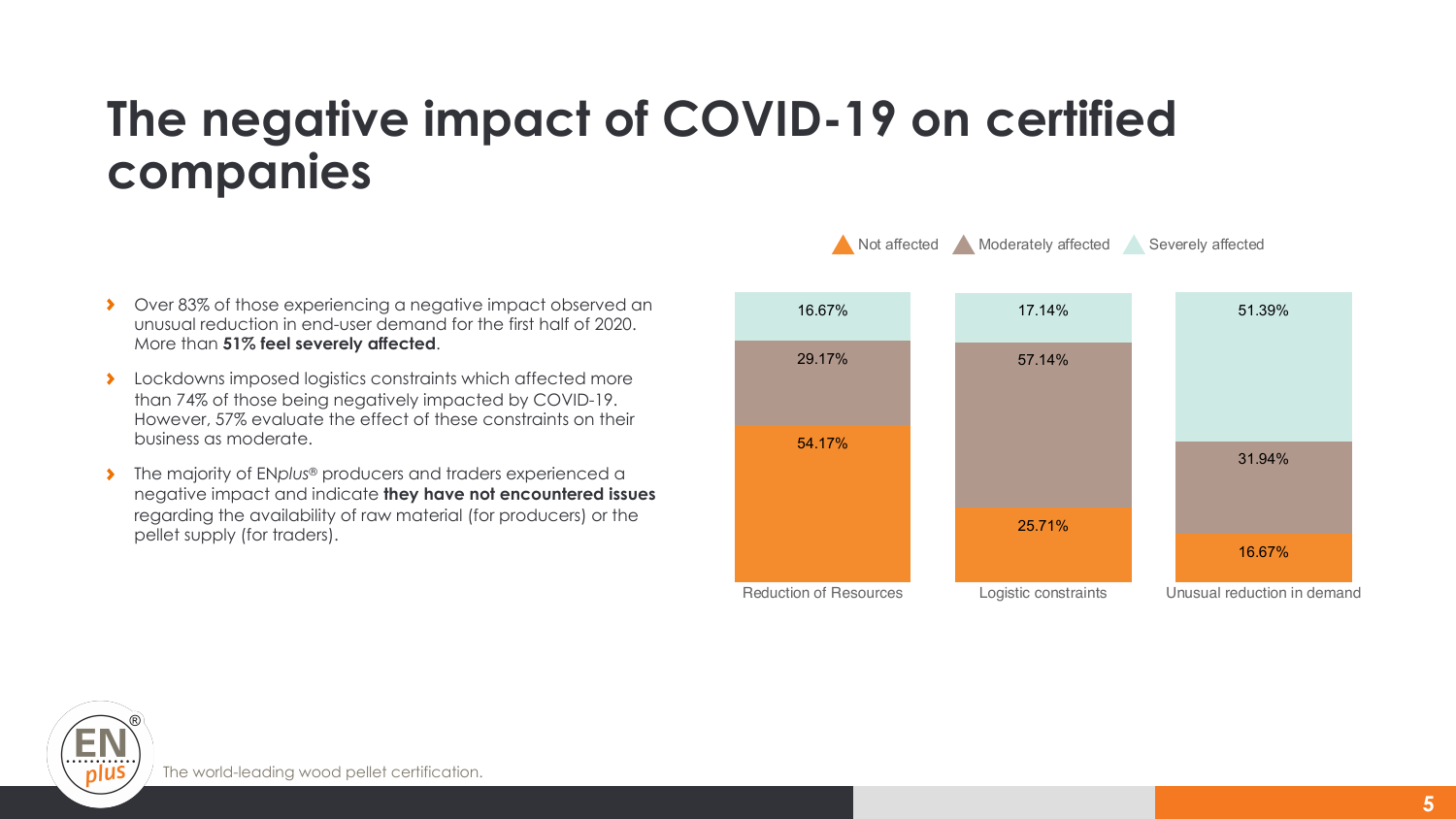# **Expectations in Trade & Production**

Do you expect your wood pellet production / trade to be affected in the second half of 2020?

- **Over half of respondents** believe they will  $\rightarrow$ experience **a decrease in production/trade** by the end of 2020, while only 7.7% expect an increase.
- Almost 45% of those expecting a decrease assume **the drop could vary between 21% and 50%** of their certified amounts, while more than 40% of the same group foresees it will be between 11% and 20%
- Respondents looking forward to a positive development in the second half of 2020 are divided in their views. Nearly **43% believe the possible increase in production/trade can add up to 50% to their volumes**, while another 43% of respondents assume the increase will be insignificant (with less than 10%).







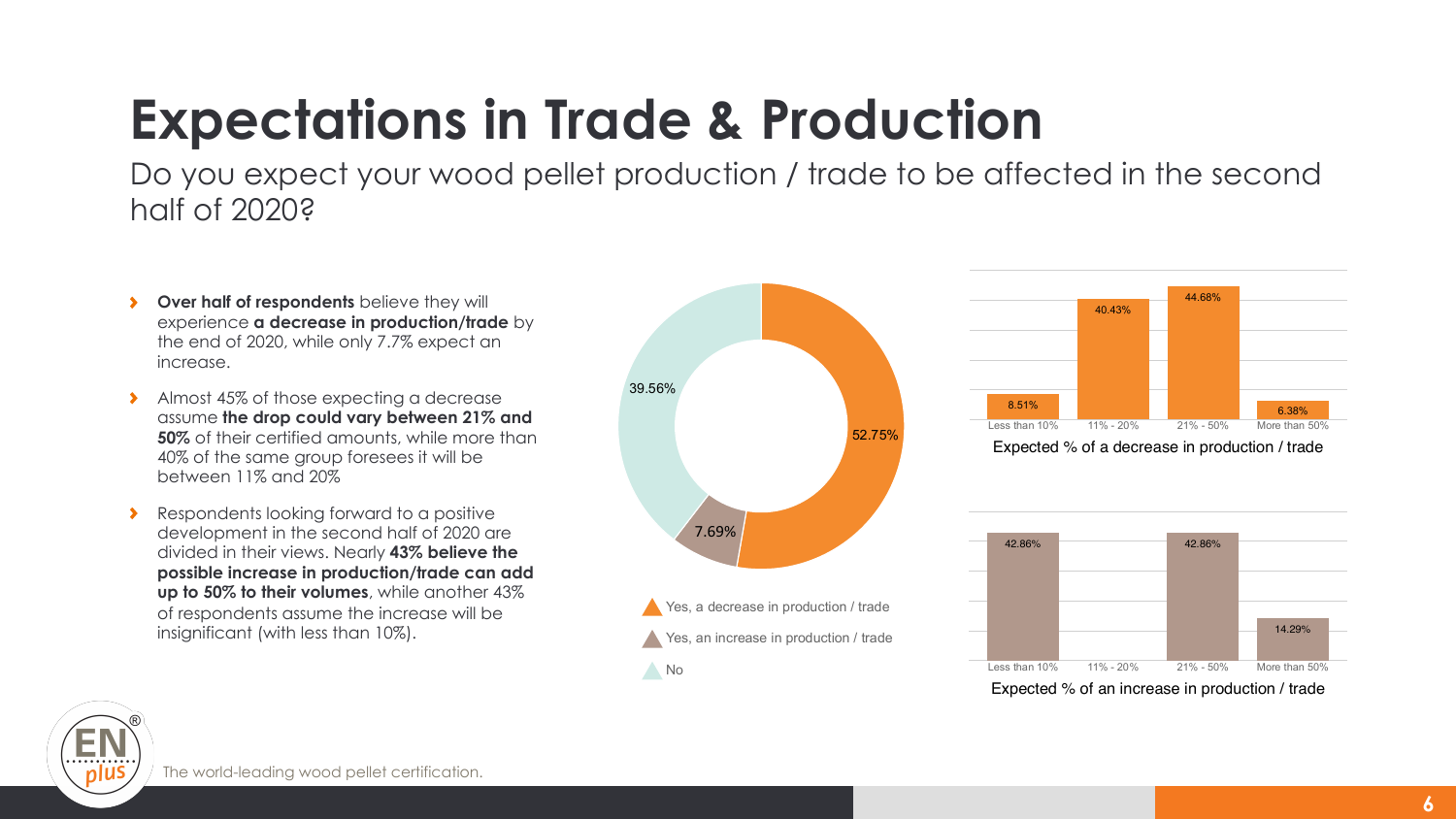# **Expectation in Production Costs**

Do you expect your production costs to be affected in the second half of 2020?

- About 63% of respondents share the opinion  $\blacktriangleright$ that **production costs will be affected** in the second half of 2020.
- Nearly half of respondents (48.9%) expect an  $\rightarrow$ increase in production costs, with the majority foreseeing a price increase between 11% and 20%.
- Only 13% of respondents expect a decrease  $\rightarrow$ in production costs. The majority within this group indicates that they could save up to 20% of their expenses.





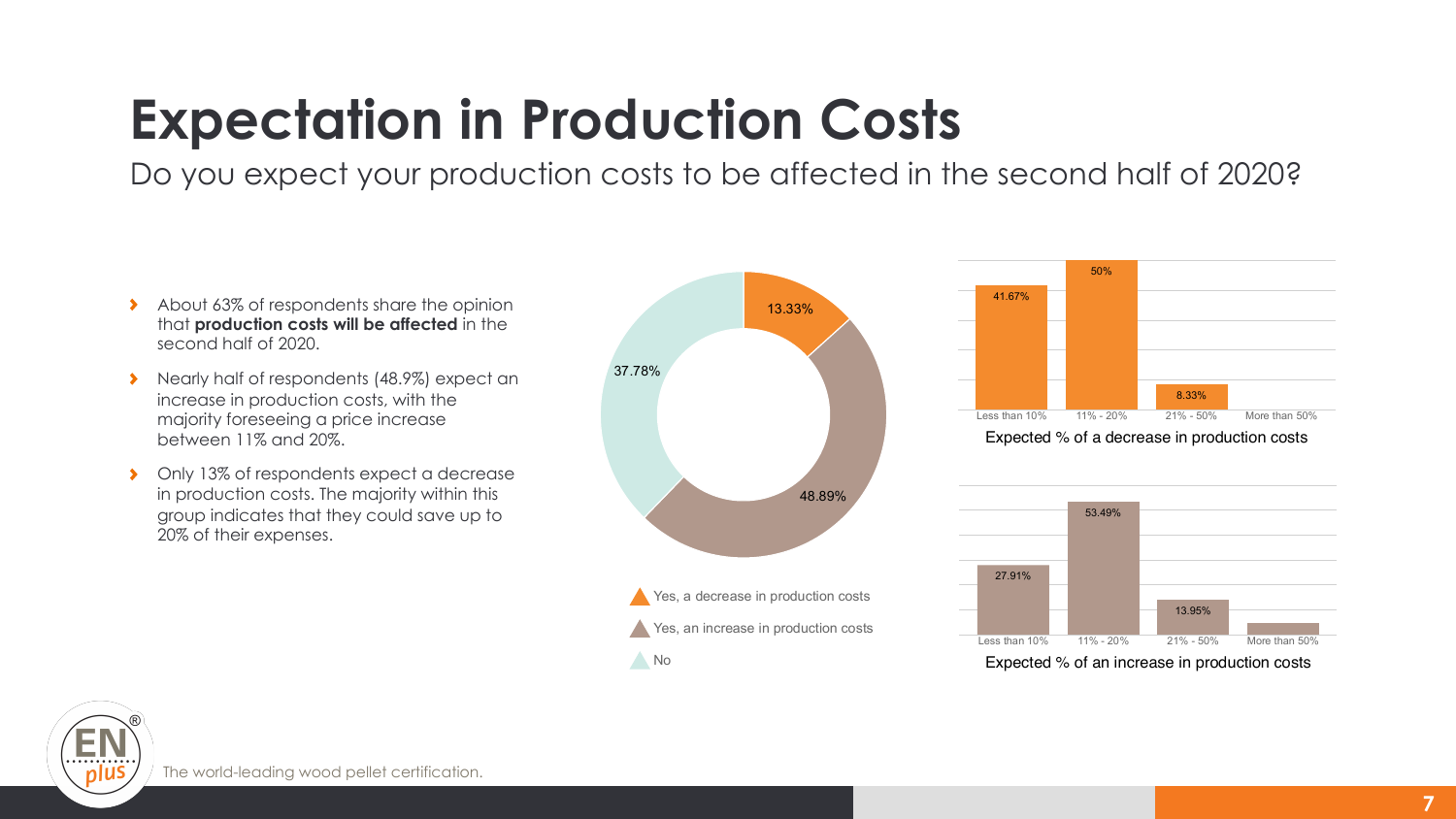#### **Price Change Considerations** 25.84% 38.2% 35.96% Yes, price reduction Yes, price increase No

Do you consider increasing or decreasing the price of pellets for end-users in the second half of 2020?

- **Consumers of EN***plus***® certified wood**   $\blacktriangleright$ **pellets should expect new prices**, with over 64% of the survey respondents considering introducing changes.
- The chances for a price increase are more probable than those for a price decrease.
- $\blacktriangleright$ Over 47% of those planning a price reduction consider a decrease between 11% and 20%.
- Almost half of those considering a price  $\blacktriangleright$ increase believe it will be less 10%. However, more than 41% of the companies planning an increase in prices indicate these might go up with up to 20%.







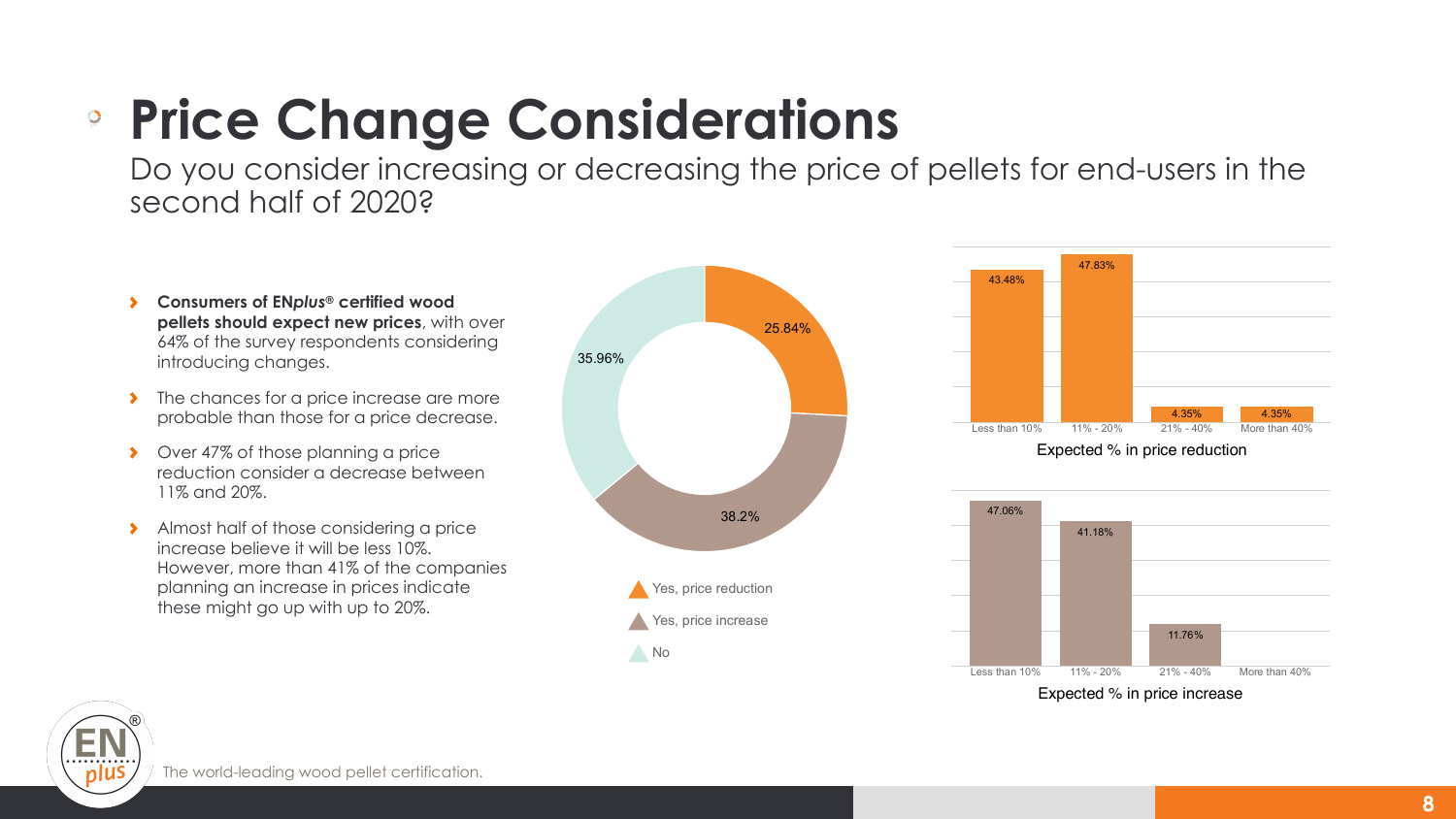# **Government aid**

**Is government aid available in your country?** Do you plan to apply for government aid?



**Certified companies from the following countries**   $\blacktriangleright$ **report for the availability of government aid:** Belgium, Bulgaria, Croatia, Czechia, France, Hungary, Italy, Latvia, Netherlands, New Zealand, Poland, Spain, Tunisia, United Kingdom.



The world-leading wood pellet certification.

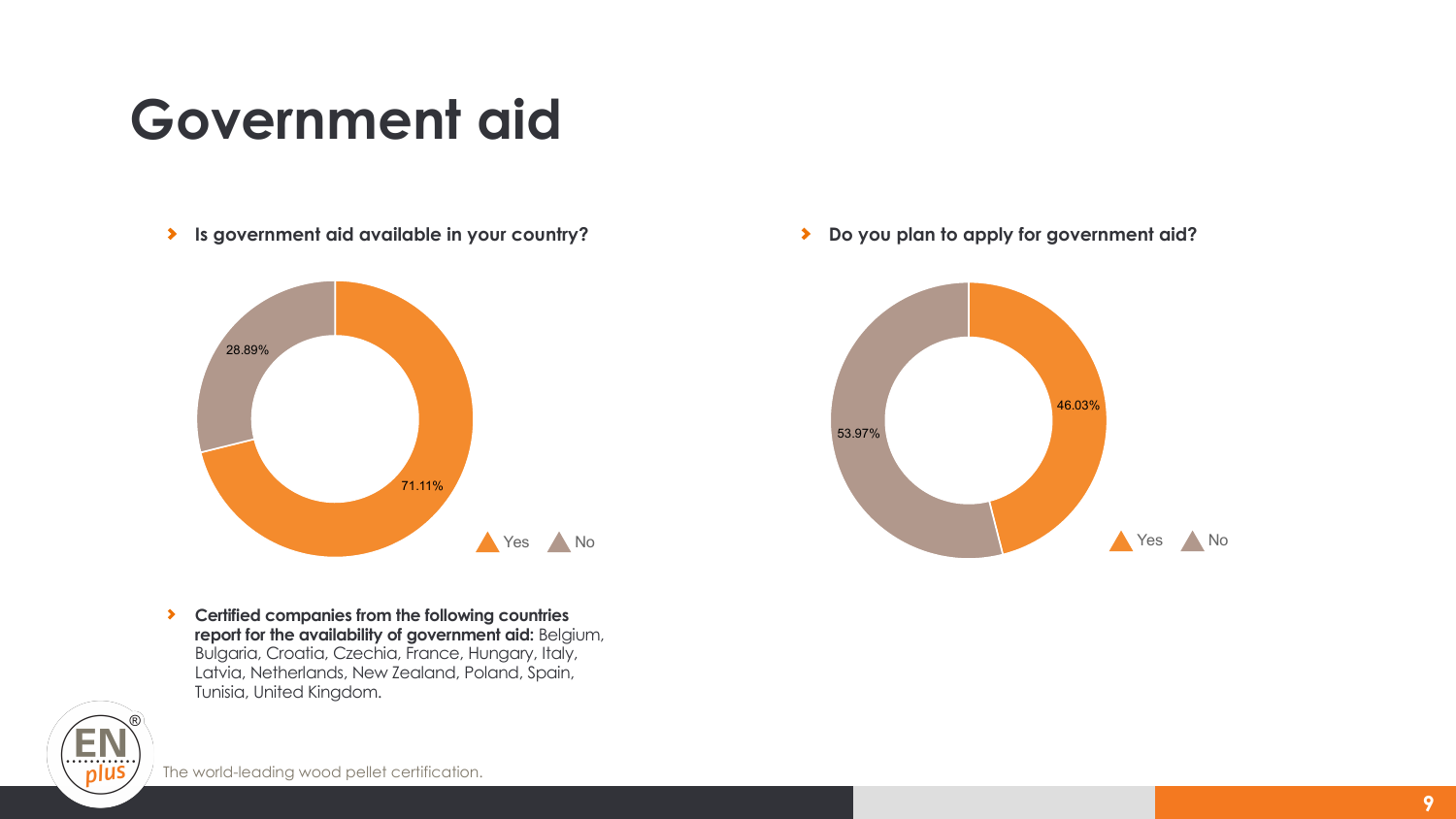#### **Conclusions**

- ◆ 3 out of 4 EN*plus<sup>®</sup>* certified companies have been negatively affected by the COVID-19 pandemic.
- More than half of the negatively affected producers and traders point out the reduction in enduser demand as the most significant consequence.
- ◆ Half of the respondents expect a decrease in production / trade in the months until the end of 2020. For more than 80% of these respondents the drop will vary between 10% and 50%.
- ◆ Every 2 out of 3 certified companies plan to change pellet price for end users, with chances for an increase being slightly more probable due an expected increase in production costs.
- ◆ 71% of respondents state local government aid is available, but less than half of them plan to apply for it.